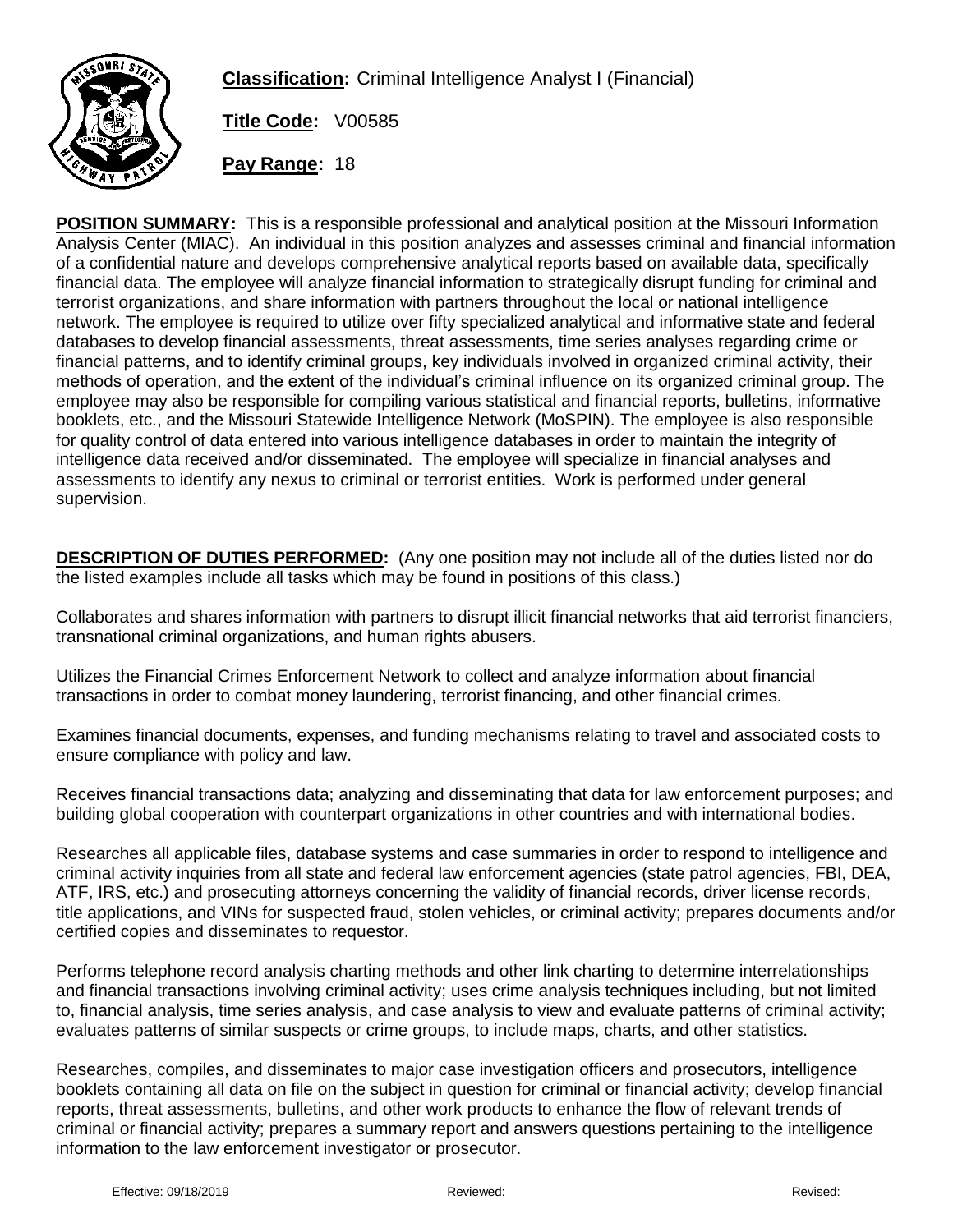## **Classification:** Criminal Intelligence Analyst I (Financial) **Page 2** Page 2

Serves as a liaison between the Patrol and other state agencies, specifically with DOR and law enforcement personnel, to answer questions regarding policies and procedures related to motor vehicle titling, driver license records, etc.

Examines towed vehicle entries received by the troops and checks databases for stolen or latest owner information.

Notifies DOR when documentation gives suspicion that one person is committing identity theft by utilizing different social security numbers, names, etc.

Reviews driver license photos to determine similarities with a suspect; compares signatures and other similar characteristics, and forwards information to requesting agency or officer.

Accumulates certified copies, title histories, driver license records, etc., for DOR to process and forward to requesting agency or officer; notifies agency or officer, via teletype or email, that request is being processed.

Receives and transmits motor vehicle and driver license information, administrative messages, etc., from and to other law enforcement agencies, license bureaus, reciprocity, etc., via teletype, email, telephone, facsimile, etc.

Creates photo lineups for investigating officers utilizing various state and/or federal databases.

Monitors Computer Aided Dispatch (CAD) machine, teletypes, and MIAC mail to stay abreast of any developing situations, including homicides, officer safety issues, highway closures, severe weather conditions, etc; determines how the information should be disseminated to the approved audience and takes appropriate action.

Develops financial reports, threat assessments, bulletins and other MIAC alert work products in a timely manner to enhance the flow of relevant trends of criminal and financial activity; determines which individuals or groups need the information based on the level of intelligence contained in the product; and then disseminates to the appropriate audience.

Prepares weekly and monthly publications and various brochures detailing trends in criminal financial activity, drug trafficking, gang related information, received by the Patrol and other state and national law enforcement intelligence agencies; disseminates the publications to various local, state, and federal law enforcement agencies for informative purposes.

Rotates with other analysts within the division to be on standby to respond to emergency situations.

Serves as liaison and centralized communications channel for MoSPIN (Missouri Statewide Intelligence Network).

Gives permissions and assigns user name and passwords.

Audits, educates and trains users regarding information available through MoSPIN.

Monitors and maintains the integrity of data entered into MoSPIN from Patrol and other law enforcement agencies by deleting or adding information, correcting duplicate entries; confirms entries into MoSPIN are 28 CFRPart 23 compliant.

Performs other financial work-related duties as assigned.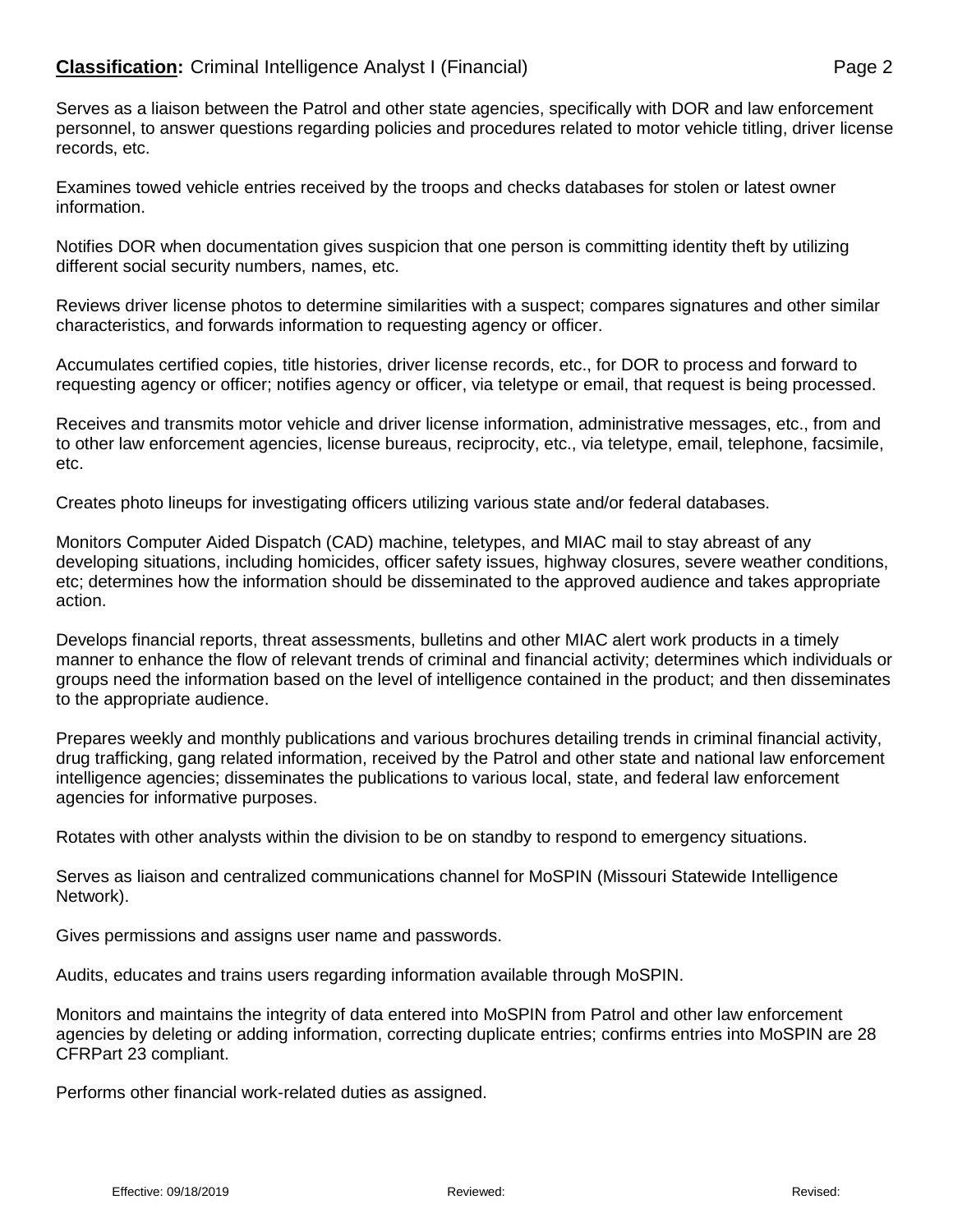**REQUIRED KNOWLEDGE, SKILLS, AND ABILITIES:** Knowledge of Federal financial grant requirements and protocols for sub-award requests/modifications.

Knowledge of OA coding practices and procedures necessary to operate within SAM II.

Knowledge of law enforcement terminology and narcotics investigative techniques.

Knowledge in the collection, analyzing and dissemination of criminal intelligence information.

Knowledge of modern office databases, (Microsoft Excel, Lotus Notes).

Ability to examine financial records to detect and trace fraudulent transactions.

Ability to assist investigators with interviewing suspects to obtain information relating to financial matters.

Ability to track expenditures and ensure compliance with relevant policies and laws.

Ability to learn the DOR's Motor Vehicle and Driver License Bureaus policies and procedures regarding the dissemination of their records.

Ability to learn the Missouri Sunshine Law and Privacy Act.

Ability to properly handle, store, secure, destroy, and mark classified and other sensitive documents.

Ability to work in a secure operating environment with access to classified and sensitive information.

Ability to research a voluminous amount of databases in order to find information on individuals utilizing very little previous information on the subject (e.g., telephone number only, last name, alias, etc.).

Ability to perform tedious intelligence searches while maintaining high quality control and proof reading skills in the performance of job tasks.

Ability to read English effectively.

Ability to communicate in English clearly and concisely, both orally and in writing.

Ability to work under extreme pressure and time limits.

Ability to multitask and determine high priority tasks in accomplishment of daily duties.

Ability to analyze intelligence information, submitted documents and statistical data present findings of fact in written and graphic form.

Ability to prepare and provide both oral and written presentations to large groups of both civilian and law enforcement professional.

Ability to organize, prioritize and plan work effectively.

Ability to gather, assemble, correlate and analyze facts, and devise solutions to problems.

Ability to display a professional appearance and demeanor consistent with the expectations of the Missouri State Highway Patrol.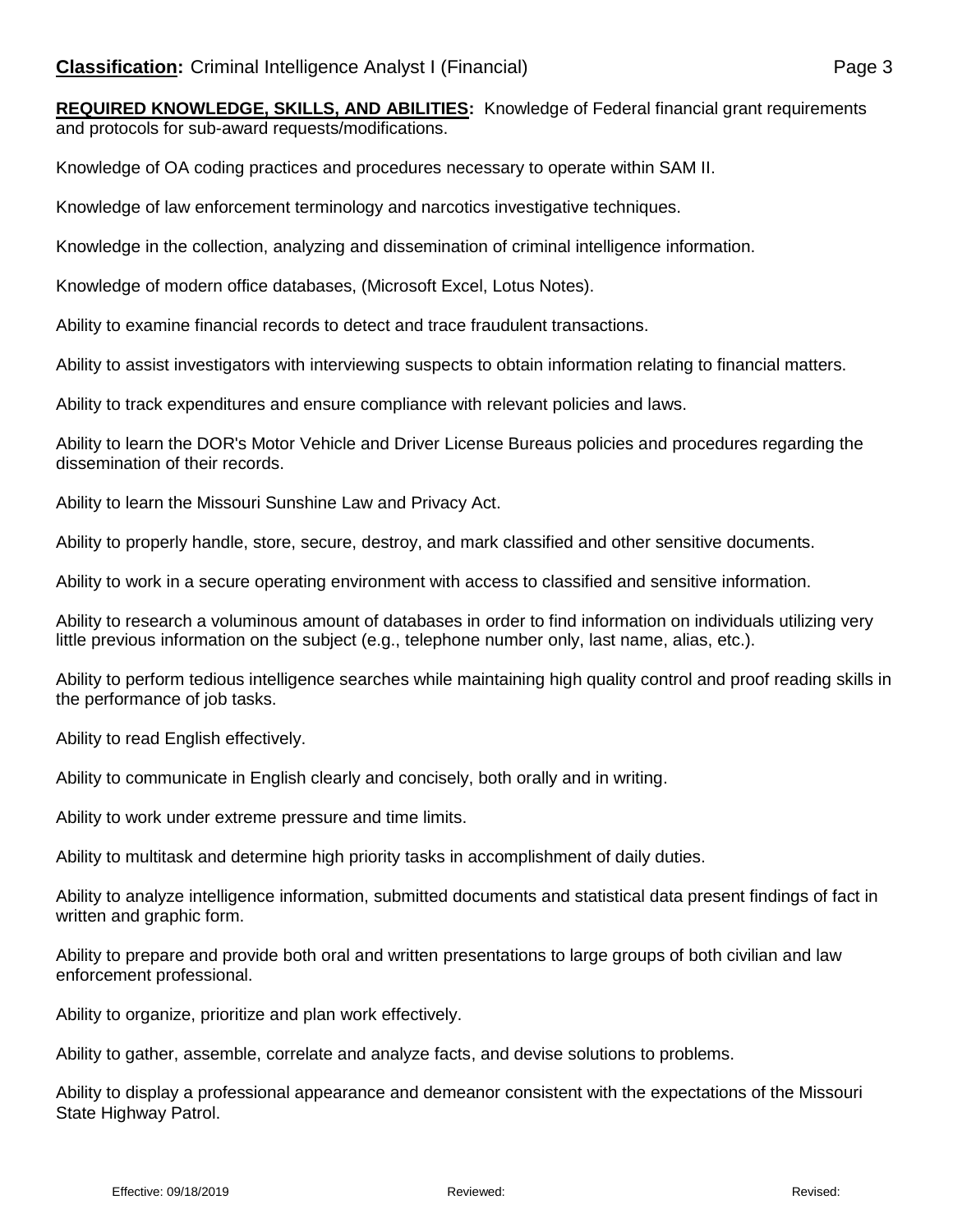Ability to represent the Highway Patrol on panels, committees, task forces etc., working on Missouri's drug issues and other criminal activities.

Ability to work with highly sensitive information in a confidential and professional manner and maintain the information as such.

Ability to prepare highly technical and detailed threat assessments and surveys regarding crime in the state of Missouri.

Ability to operate basic office equipment as detailed in the description of duties.

Ability to handle restricted and confidential information in a professional manner and maintain the information as such.

Ability to establish and maintain harmonious working relations with others.

Ability to work with material that may be of a sexual nature relating to criminal activity (e.g., written material, photographs, and/or verbal language, etc.).

Ability to work hours as assigned.

**MINIMUM EXPERIENCE AND EDUCATION REQUIRED:** (The following represents the minimum qualifications used to accept applicants, provided that equivalent substitution will be permitted in case of deficiencies in either experience or education.)

Bachelor's Degree in business, finance, accounting, or criminal justice.

OR

Four years experience with a criminal justice, military or government intelligence agency or criminal intelligence network organization, or in a business, financial, or academic environment, compiling financial data and managing financial/managerial accounting transactions.

**NECESSARY SPECIAL REQUIREMENTS:** Must complete courses associated with the Certified Fraud Examiner's certification within one year of employment.

Maintain MULES Certification.

Must be a resident of Missouri at the time of appointment.

Must successfully complete Foundations of Intelligence Analysis Training (FIAT) within a period not to exceed six months after appointment (or as soon as course enrollment is available).

Must pass a comprehensive background check necessary to have access to criminal intelligence and other information in the Missouri State Highway Patrol.

Must obtain a secret level Department of Homeland Security background/clearance or other federal background/clearance of equal security level.

**FLSA STATUS:** Non-Exempt